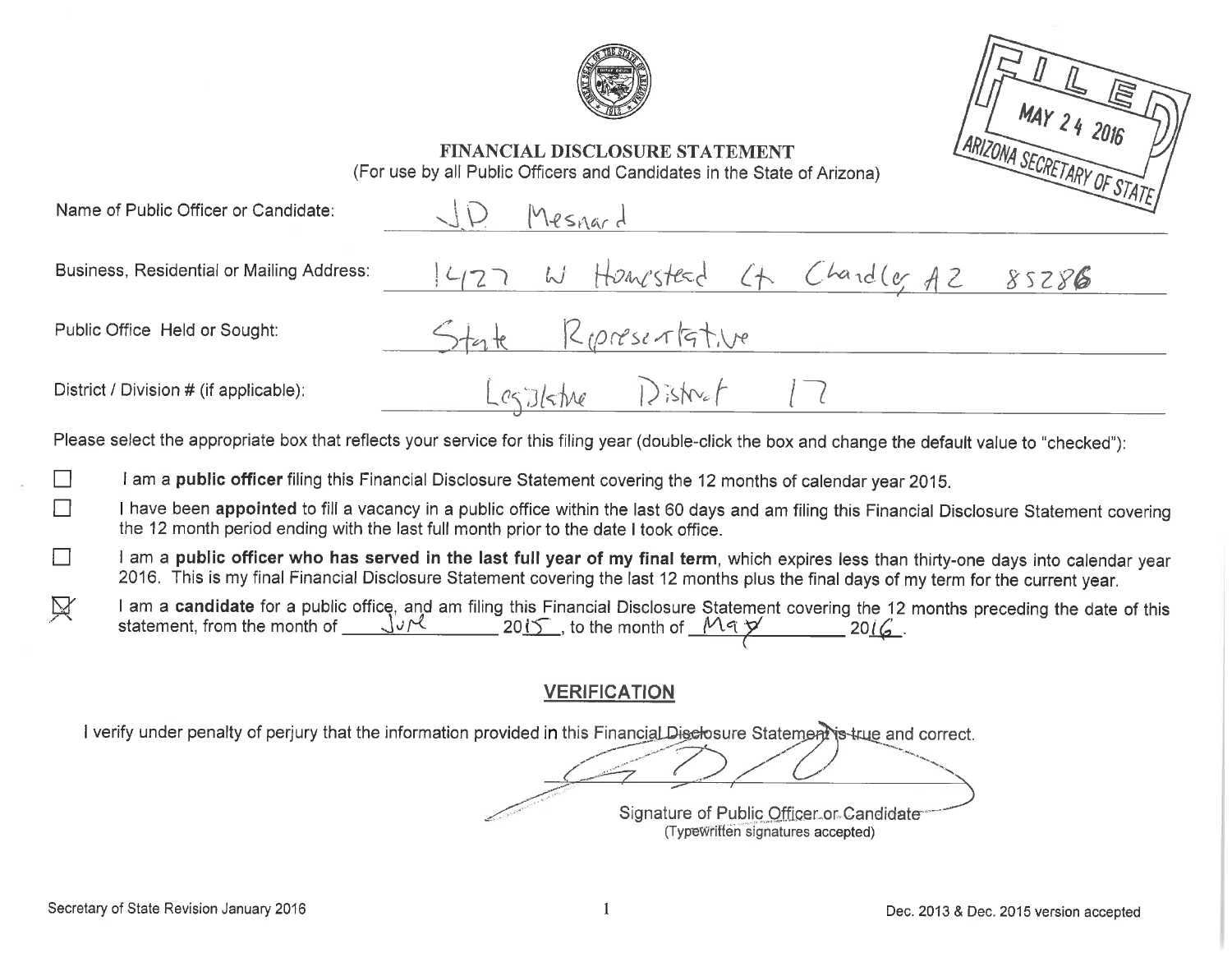# **A. PERSONAL FINANCIAL INTERESTS**

This section requires disclosure of you're and/or a member of your household's personal financial interests.<sup>1</sup>

### **1. Household Members' Names**

**What to disclose:** If they reside in your household, disclose your spouse's name and the names of any minor children of whom you have legal custody. If none, please write "N/A". For the remaining questions in this Financial Disclosure Statement, the term "member of your household" will be defined as the persons listed below.

| YOUR SPOUSE'S NAME | <b>Holly Mesnard</b> |
|--------------------|----------------------|
|                    |                      |
| CHILDREN'S NAMES   |                      |
|                    |                      |
|                    |                      |

# **2. Sources of Personal Compensation**

**What to disclose:** The name and address of each employer who paid you or any member of your household more than \$1,000 in salary, wages, commissions, tips or other forms of compensation (other than "gifts") during the period covered by this report. Describe the nature of each employer's business and the type of services for which you or a member of your household were compensated.

Also, list anything of value that any other person (outside your household) received for your or a member of your household's use or benefit. For example, if a person was paid by a third-party to be your personal housekeeper, identify that person, describe the nature of that person's services that benefited you, and provide information about the third-party who paid for the services on your behalf.

**You need not disclose:** Any money you or any member of your household received that constitutes gross income paid to a business that you or your household member owns or does business as. This will be disclosed in Section 11 below.

l

<sup>1</sup> If additional space is needed to report information on this Financial Disclosure Statement, select the appropriate reporting area and add additional rows to the form. For example, to report an additional child's name in Section 1, right-click in any row, click "Insert," click "Insert Rows Above." (The user should add rows "above" or "below" based on the resulting effect on formatting in the Financial Disclosure Statement).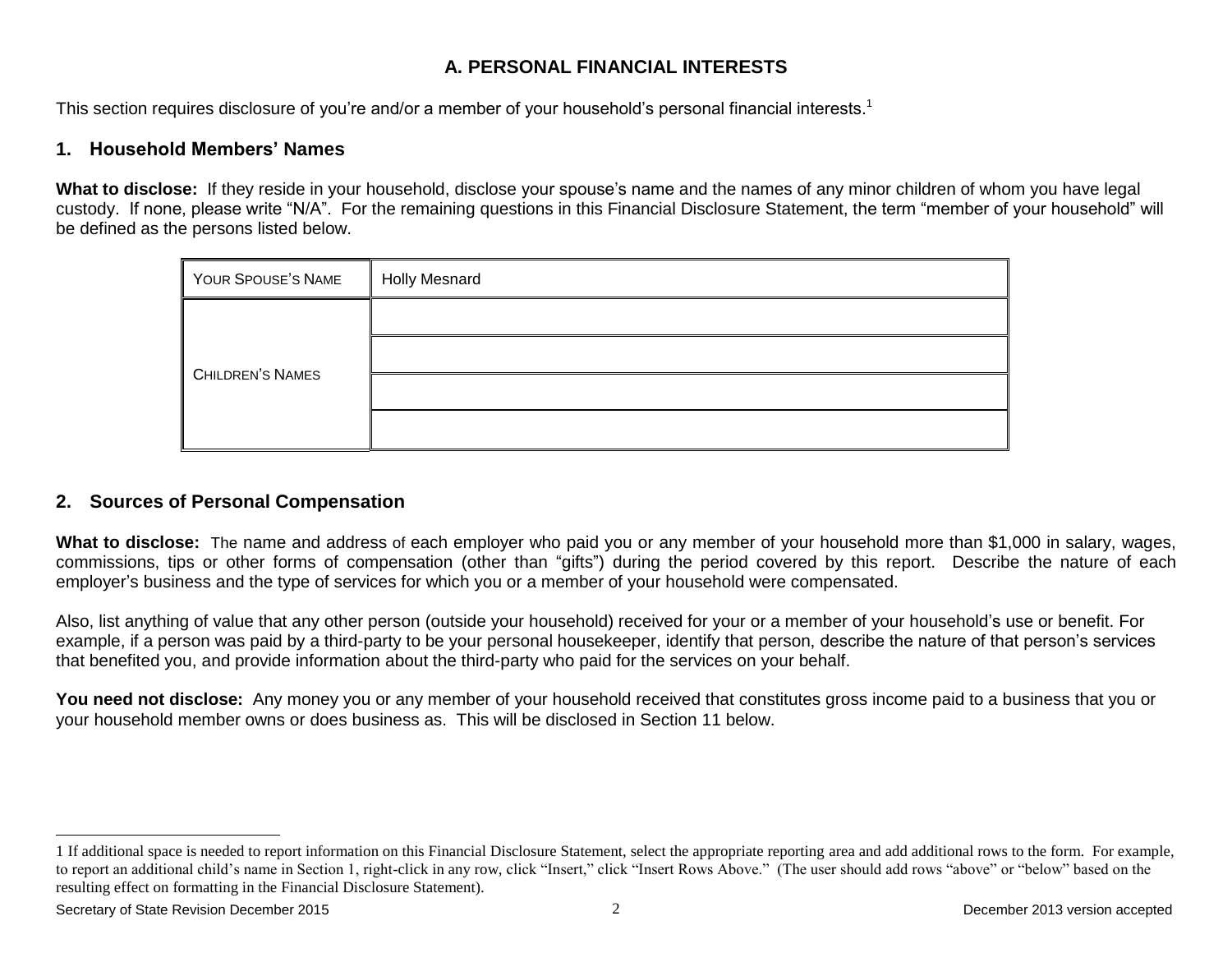| NAME OF PUBLIC OFFICER OR<br><b>HOUSEHOLD MEMBER BENEFITTED</b> | NAME AND ADDRESS OF EMPLOYER WHO<br>PROVIDED COMPENSATION > \$1,000 | NATURE OF EMPLOYER'S<br><b>BUSINESS</b> | NATURE OF SERVICES PROVIDED BY PUBLIC<br>OFFICER OR HOUSEHOLD MEMBER FOR EMPLOYER |
|-----------------------------------------------------------------|---------------------------------------------------------------------|-----------------------------------------|-----------------------------------------------------------------------------------|
| J.D. Mesnard                                                    | State of Arizona<br>Phoenix, AZ                                     | Arizona House of<br>Representatives     | Political                                                                         |
| J.D. Mesnard                                                    | <b>Mesa Community College</b><br>Mesa, AZ                           | <b>Higher Education</b>                 | Professor                                                                         |
| J.D. Mesnard                                                    | Rio Salado College<br>Tempe, AZ                                     | <b>Higher Education</b>                 | Professor                                                                         |
| <b>Holly Mesnard</b>                                            | State of Arizona<br>Phoenix, AZ                                     | Fire Building Life Safety               | <b>Program Project Specialist</b>                                                 |
| <b>Holly Mesnard</b>                                            | <b>Dignity Health</b><br>Phoenix, AZ                                | <b>Health Care</b>                      | Registered nurse                                                                  |

Continued, if applicable:

| NAME OF PUBLIC OFFICER OR<br><b>MEMBER OF HOUSEHOLD</b><br><b>BENEFITTED</b> | NAME AND ADDRESS OF PERSON WHO<br><b>PROVIDED SERVICES VALUED OVER</b><br>\$1,000 FOR YOUR OR MEMBER OF YOUR<br>HOUSEHOLD'S USE OR BENEFIT | <b>NATURE OF SERVICES</b><br>PROVIDED BY PERSON FOR<br>YOUR OR MEMBER OF YOUR<br>HOUSEHOLD'S USE OR<br><b>BENEFIT</b> | NAME AND ADDRESS OF THIRD PARTY WHO PAID<br>FOR PERSON'S SERVICES ON YOUR BEHALF |
|------------------------------------------------------------------------------|--------------------------------------------------------------------------------------------------------------------------------------------|-----------------------------------------------------------------------------------------------------------------------|----------------------------------------------------------------------------------|
|                                                                              |                                                                                                                                            |                                                                                                                       |                                                                                  |
|                                                                              |                                                                                                                                            |                                                                                                                       |                                                                                  |
|                                                                              |                                                                                                                                            |                                                                                                                       |                                                                                  |

### **3. Professional, Occupational and Business Licenses**

**What to disclose:** List all professional, occupational or business licenses held by you or any member of your household at any time during the period covered by this Financial Disclosure Statement.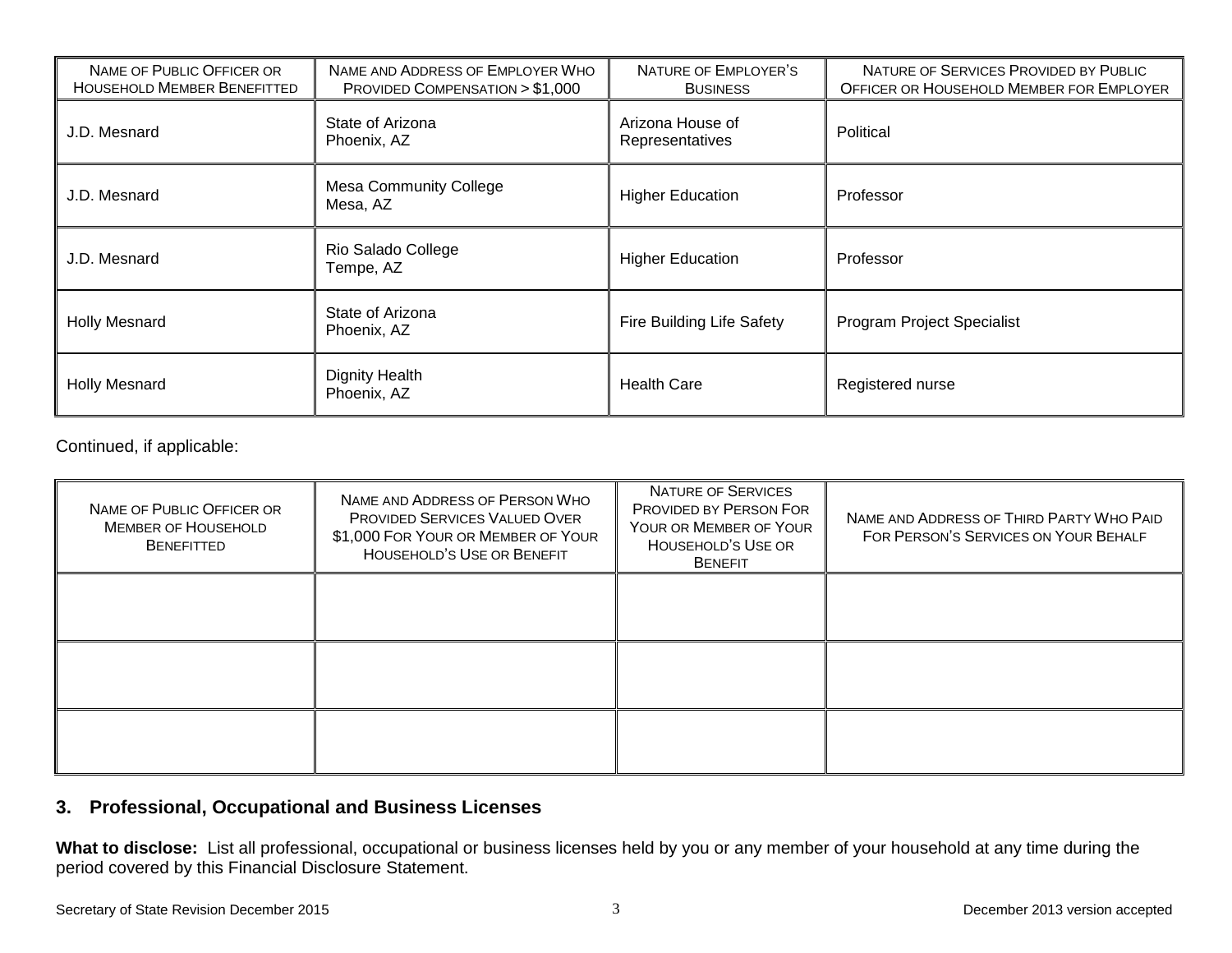This includes licenses in which you or a member of your household had an "interest," which includes (but is not limited to) any business license held by a "controlled" or "dependent" business as defined in Section 11 below.

| NAME OF PUBLIC OFFICER<br>OR HOUSEHOLD MEMBER<br>AFFECTED | <b>TYPE OF LICENSE</b> | PERSON OR ENTITY HOLDING THE<br><b>LICENSE</b> | JURISDICTION OR ENTITY THAT ISSUED<br><b>LICENSE</b> |
|-----------------------------------------------------------|------------------------|------------------------------------------------|------------------------------------------------------|
| <b>Holly Mesnard</b>                                      | Registered nurse       | <b>Holly Mesnard</b>                           | Arizona                                              |
|                                                           |                        |                                                |                                                      |
|                                                           |                        |                                                |                                                      |

# **4. Personal Creditors**

**What to disclose:** The name and address of each creditor to whom you or a member of your household owed a qualifying personal debt over \$1,000 during any point during the period covered by this Financial Disclosure Statement.

Additionally, if the qualifying personal debt was either incurred for the first time or completely discharged (paid in full) during this period, list the date and check whether it was incurred or discharged (double-click the box and change the default value to "checked"). Otherwise, write "N/A" (for "not applicable") after the word "Date:" in the last column below.

# **You need not disclose the following, which do not qualify as "personal debt":**

- Debts resulting from the ordinary conduct of a business (these will be disclosed elsewhere in this Statement, in Section C below);
- Debts on any personal residence or recreational property;
- Debts on motor vehicles used primarily for personal purposes (not commercial purposes);
- Debts secured by cash values on life insurance;
- Debts owed to relatives;
- Personal credit card transactions or the value of any retail installment contracts you or your household member entered into.

| NAME OF PUBLIC OFFICER OR MEMBER OF<br>HOUSEHOLD OWING THE DEBT | NAME AND ADDRESS OF CREDITOR (OR PERSON<br>TO WHOM PAYMENTS ARE MADE) | IF THE DEBT WAS FIRST INCURRED OR COMPLETELY<br><b>DISCHARGED DURING THIS REPORTING PERIOD, PROVIDE THE</b><br>DATE (MM/DD/YYYY) AND CHECK THE APPROPRIATE BOX |
|-----------------------------------------------------------------|-----------------------------------------------------------------------|----------------------------------------------------------------------------------------------------------------------------------------------------------------|
|                                                                 |                                                                       | Date:                                                                                                                                                          |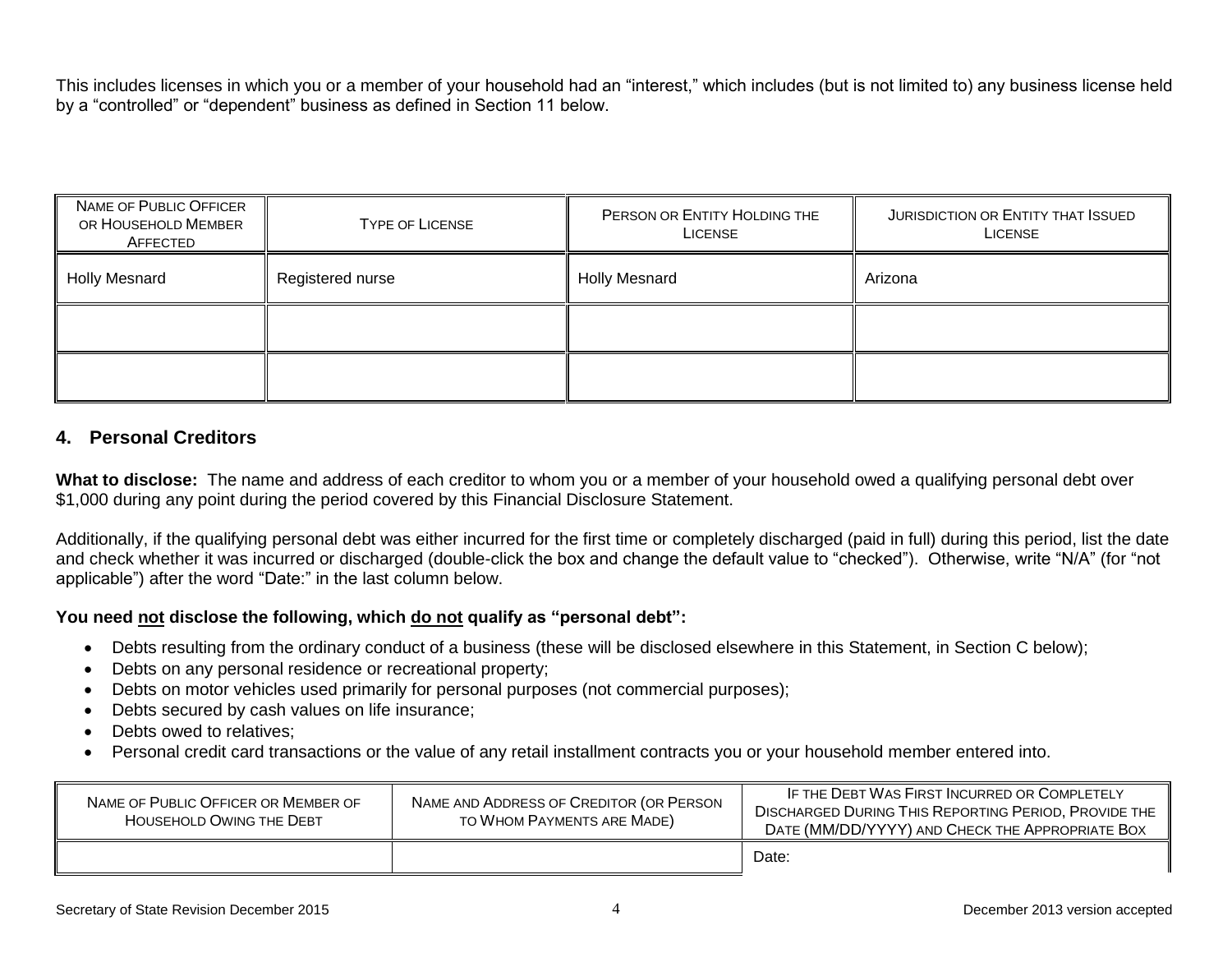|  | ┑<br>Incurred □ Discharged |
|--|----------------------------|
|  | Date:                      |
|  | Discharged<br>Incurred     |
|  | Date:                      |
|  | Incurred □ Discharged      |

#### **5. Personal Debtors**

**What to disclose:** The name of each debtor who owed you or a member of your household a debt over \$1,000 at any time during the period covered by this Financial Disclosure Statement, along with the approximate value of the debt by financial category (double-click the applicable box and change the default value to "checked").

Additionally, if the debt was either incurred for the first time or completely discharged (paid in full) during this period, list the date and check whether it was incurred or discharged (double-click the appropriate box and change the default value to "checked"). Otherwise, write "N/A" (for "not applicable") after the word "Date:" in the last column below.

| NAME OF PUBLIC OFFICER OR<br><b>MEMBER OF HOUSEHOLD</b><br><b>OWED THE DEBT</b> | NAME OF DEBTOR                | <b>APPROXIMATE VALUE OF</b><br><b>DEBT</b>                             | IF THE DEBT WAS FIRST INCURRED OR COMPLETELY DISCHARGED<br>DURING THIS REPORTING PERIOD, PROVIDE THE DATE<br>(MM/DD/YYYY) AND CHECK THE APPROPRIATE BOX |
|---------------------------------------------------------------------------------|-------------------------------|------------------------------------------------------------------------|---------------------------------------------------------------------------------------------------------------------------------------------------------|
| J.D. Mesnard                                                                    | <b>Tetelestai Enterprises</b> | \$1,000 - \$25,000<br>$\boxtimes$ \$25,001 - \$100,000<br>$$100,001 +$ | Date: Jan, 2015<br>Incurred $\boxtimes$ Discharged                                                                                                      |
| J.D. Mesnard                                                                    | All Star Trans, LLC           | $\boxtimes$ \$1,000 - \$25,000<br>\$25,001 - \$100,000<br>$$100,001 +$ | Date:<br>Incurred   Discharged                                                                                                                          |
|                                                                                 |                               | $$1,000 - $25,000$<br>\$25,001 - \$100,000<br>$$100,001 +$             | Date:<br>Incurred Discharged                                                                                                                            |

# **6. Gifts**

**What to disclose:** The name of the donor who gave you or a member of your household a single gift or an accumulation of gifts during the preceding calendar year with a cumulative value over \$500, subject to the exceptions listed in the below "You need not disclose" paragraph. A "gift" means a gratuity (tip), special discount, favor, hospitality, service, economic opportunity, loan or other benefit received without adequate consideration and not provided to members of the public at large (in other words, a personal benefit you or your household member received without providing an equivalent benefit in return).

Please note: the concept of a "gift" for purposes of this Financial Disclosure Statement is separate and distinct from the gift restrictions outlined in Arizona's lobbying statutes. Thus, disclosure in a lobbying report does not relieve you or a member of your household's duty to disclose gifts in this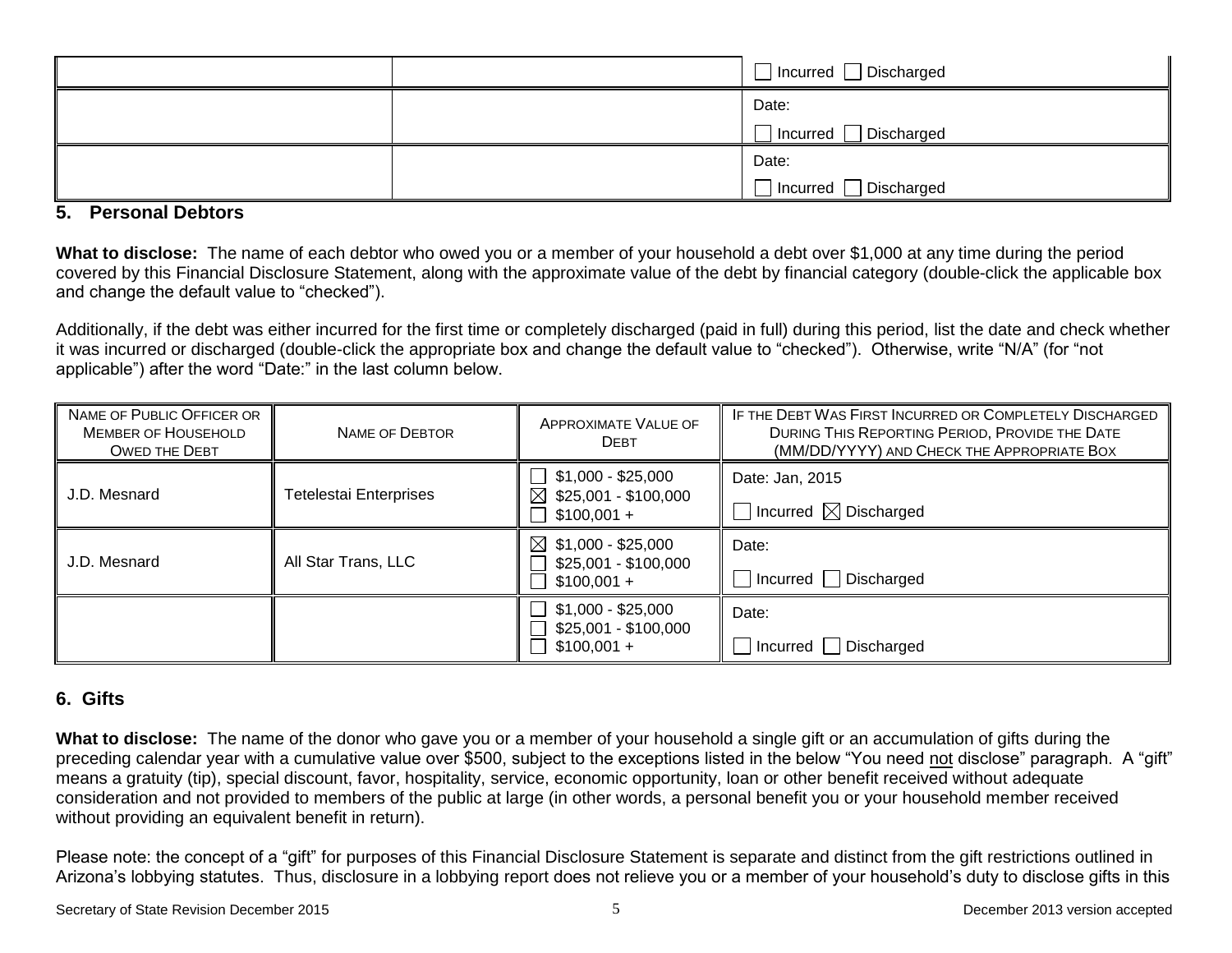#### Financial Disclosure Statement.

# **You need not disclose the following, which do not qualify as "gifts":**

- Gifts received by will;
- Gift received by intestate succession (in other words, gifts distributed to you or a household member according to Arizona's intestate succession laws, not by will);
- Gift distributed from an *inter vivos* (living) or testamentary (by will) trust established by a spouse or family member;
- Gifts received from any other member of the household;
- Gifts received by parents, grandparents, siblings, children and grandchildren; or
- Political campaign contributions reported on campaign finance reports.

| NAME OF PUBLIC OFFICER OR MEMBER OF HOUSEHOLD WHO<br>RECEIVED GIFT(S) OVER \$500 | <b>NAME OF GIFT DONOR</b> |  |
|----------------------------------------------------------------------------------|---------------------------|--|
| J.D. Mesnard                                                                     | <b>ALEC</b>               |  |
|                                                                                  |                           |  |
|                                                                                  |                           |  |
|                                                                                  |                           |  |
|                                                                                  |                           |  |
|                                                                                  |                           |  |
|                                                                                  |                           |  |

# **7. Office, Position or Fiduciary Relationship in Businesses, Nonprofit Organizations or Trusts**

**What to disclose**: The name and address of each business, organization, trust or nonprofit organization or association in which you or any member of your household held any office, position, or fiduciary relationship during the period covered by this Financial Disclosure Statement, including a description of the office, position or relationship.

| PUBLIC OFFICER OR MEMBER OF HOUSEHOLD<br>HAVING THE REPORTABLE RELATIONSHIP | NAME AND ADDRESS OF BUSINESS,<br>ORGANIZATION, TRUST, OR NONPROFIT<br><b>ORGANIZATION OR ASSOCIATION</b> | <b>DESCRIPTION OF OFFICE, POSITION OR FIDUCIARY</b><br>RELATIONSHIP HELD BY THE PUBLIC OFFICER OR MEMBER OF<br><b>HOUSEHOLD</b> |  |
|-----------------------------------------------------------------------------|----------------------------------------------------------------------------------------------------------|---------------------------------------------------------------------------------------------------------------------------------|--|
|                                                                             |                                                                                                          |                                                                                                                                 |  |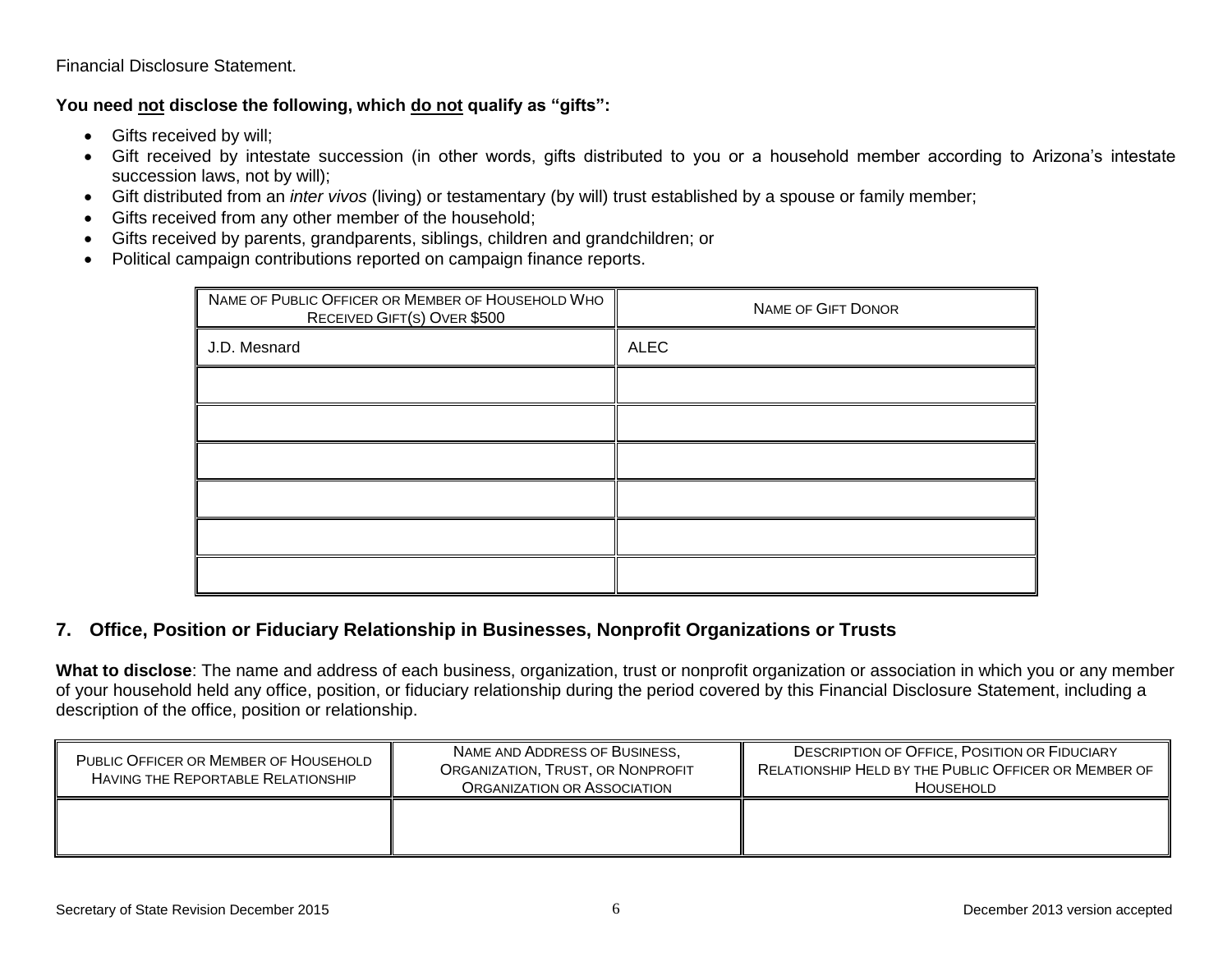| J.D. Mesnard | Voices of the World (Charity)<br>Queen Creek, AZ | Co-founder; director, treasurer |
|--------------|--------------------------------------------------|---------------------------------|
|              |                                                  |                                 |

### **8. Ownership or Financial Interests in Businesses, Trusts or Investment Funds**

**What to disclose**: The name and address of each business, trust, or investment fund in which you or any member of your household had an ownership or beneficial interest of over \$1,000 during the period covered by this Financial Disclosure Statement. This includes stocks, annuities, mutual funds, or retirement funds. It also includes any financial interest in a limited liability company, partnership, joint venture, or sole proprietorship. Also put a check mark to indicate the value of the debt (double-click the applicable box and change the default value to "checked").

| NAME OF PUBLIC OFFICER OR MEMBER OF<br>HOUSEHOLD HAVING THE INTEREST | NAME AND ADDRESS OF BUSINESS, TRUST<br>OR INVESTMENT FUND | <b>DESCRIPTION OF THE BUSINESS, TRUST</b><br>OR INVESTMENT FUND | <b>APPROXIMATE EQUITY</b><br><b>VALUE OF THE INTEREST</b>       |
|----------------------------------------------------------------------|-----------------------------------------------------------|-----------------------------------------------------------------|-----------------------------------------------------------------|
| J.D. Mesnard                                                         | VisionGate<br>Phoenix, AZ                                 | <b>Health Care</b>                                              | $$1,000 - $25,000$<br>⊠<br>\$25,001 - \$100,000<br>$$100,001 +$ |
|                                                                      |                                                           |                                                                 | $$1,000 - $25,000$<br>\$25,001 - \$100,000<br>$$100,001 +$      |
|                                                                      |                                                           |                                                                 | $$1,000 - $25,000$<br>\$25,001 - \$100,000<br>$$100,001 +$      |

# **9. Ownership of Bonds**

**What to disclose**: Bonds issued by a state or local government agency worth more than \$1,000 that you or a member of your household held during the period covered by this Financial Disclosure Statement. Also put a check mark to indicate the value of the bonds (double-click the applicable box and change the default value to "checked").

Additionally, if the bonds were either acquired for the first time or completely divested (sold in full) during this period, list the date and check whether the bonds were acquired or divested (double-click the appropriate box and change the default value to "checked"). Otherwise, write "N/A" (for "not applicable") after the word "Date:" in the last column below.

| NAME OF PUBLIC OFFICER OR<br>MEMBER OF HOUSEHOLD<br><b>ISSUED BONDS</b> | <b>ISSUING STATE OR LOCAL</b><br><b>GOVERNMENT AGENCY</b> | APPROXIMATE VALUE OF<br><b>BONDS</b> | IF THE BONDS WERE FIRST ACQUIRED OR COMPLETELY<br><b>DISCHARGED DURING THIS REPORTING PERIOD, PROVIDE THE</b><br>DATE (MM/DD/YYYY) AND CHECK THE APPROPRIATE BOX |
|-------------------------------------------------------------------------|-----------------------------------------------------------|--------------------------------------|------------------------------------------------------------------------------------------------------------------------------------------------------------------|
|                                                                         |                                                           | $\Box$ \$1,000 - \$25,000            | Date:                                                                                                                                                            |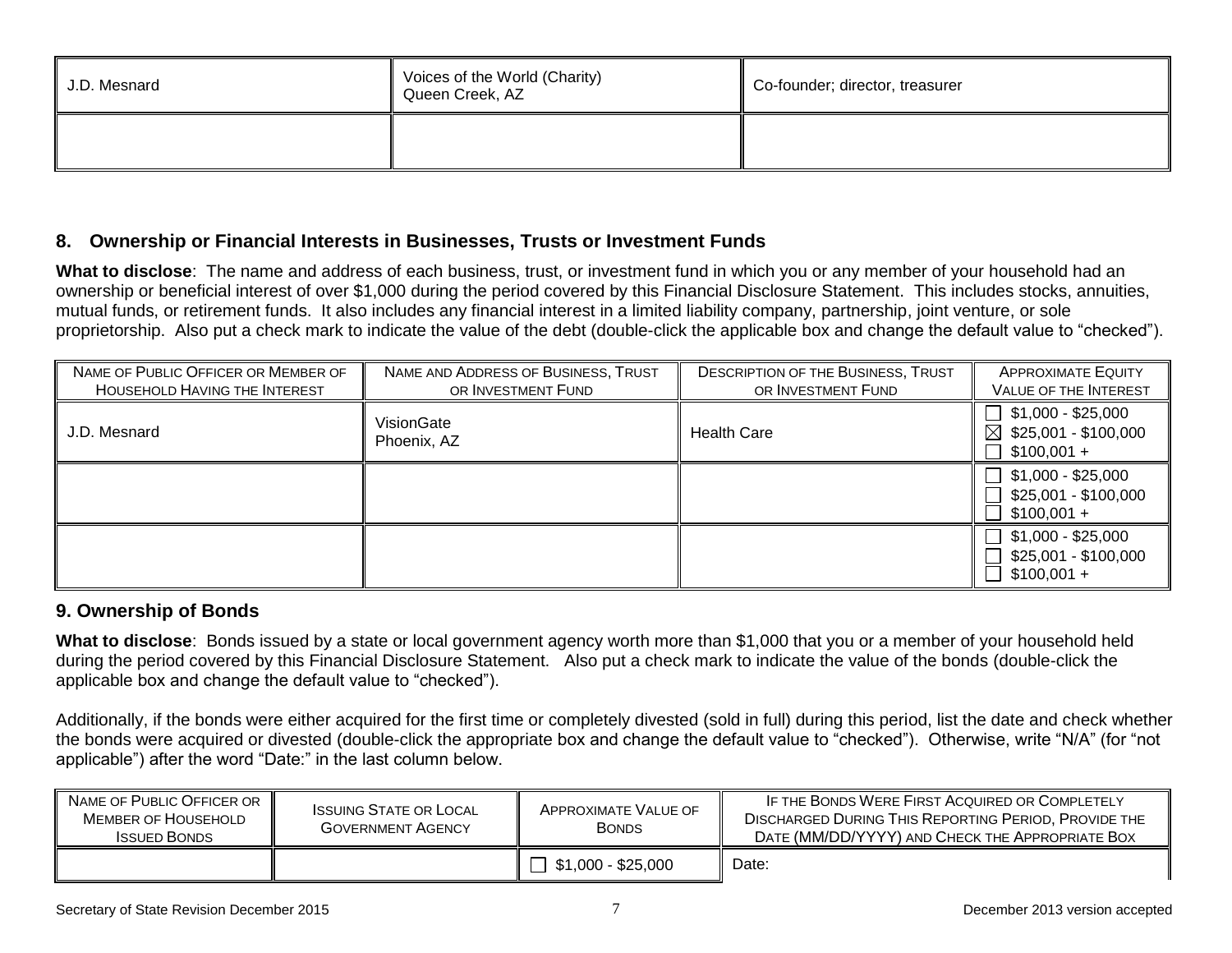| $\Box$ \$25,001 - \$100,000                                                        | Divested<br>Acquired          |
|------------------------------------------------------------------------------------|-------------------------------|
| $\Box$ \$1,000 - \$25,000<br>$\Box$ \$25,001 - \$100,000<br>$\sqrt{ }$ \$100,001 + | Date:<br>Divested<br>Acquired |
| $\Box$ \$1,000 - \$25,000<br>$\Box$ \$25,001 - \$100,000<br>$\Box$ \$100,001 +     | Date:<br>Divested<br>Acquired |

### **10. Real Property Ownership**

**What to disclose:** Arizona real property (land) and improvements which was owned by you or a member of your household during the period covered by this Financial Disclosure Statement, other than your primary residence or property you use for personal recreation. Also describe the property's location (city and state) and approximate size (acreage or square footage), and put a check mark to indicate the approximate value of the land (double-click the applicable box and change the default value to "checked").

Additionally, if the land was either acquired for the first time or completely divested (sold in full) during this period, list the date and check whether the land was acquired or divested (double-click the appropriate box and change the default value to "checked"). Otherwise, write "N/A" (for "not applicable") after the word "Date:" in the last column below.

**You need not disclose:** Your primary residence or property you use for personal recreation.

| NAME OF PUBLIC OFFICER OR<br><b>MEMBER OF HOUSEHOLD</b><br><b>THAT OWNS LAND</b> | <b>LOCATION AND APPROXIMATE</b><br><b>SIZE</b> | <b>APPROXIMATE VALUE OF</b><br>LAND                        | IF THE LAND WAS FIRST ACQUIRED OR COMPLETELY<br><b>DISCHARGED DURING THIS REPORTING PERIOD, PROVIDE THE</b><br>DATE (MM/DD/YYYY) AND CHECK THE APPROPRIATE BOX |
|----------------------------------------------------------------------------------|------------------------------------------------|------------------------------------------------------------|----------------------------------------------------------------------------------------------------------------------------------------------------------------|
|                                                                                  |                                                | $$1,000 - $25,000$<br>\$25,001 - \$100,000<br>$$100,001 +$ | Date:<br>Acquired  <br>Divested                                                                                                                                |
|                                                                                  |                                                | $$1,000 - $25,000$<br>\$25,001 - \$100,000<br>$$100,001 +$ | Date:<br>Acquired Divested                                                                                                                                     |
|                                                                                  |                                                | $$1,000 - $25,000$<br>\$25,001 - \$100,000<br>$$100,001 +$ | Date:<br>Acquired Divested                                                                                                                                     |

# **B. BUSINESS FINANCIAL INTERESTS**

This section requires disclosure of any financial interests of a business owned by you or a member of your household.

#### **11. Business Names**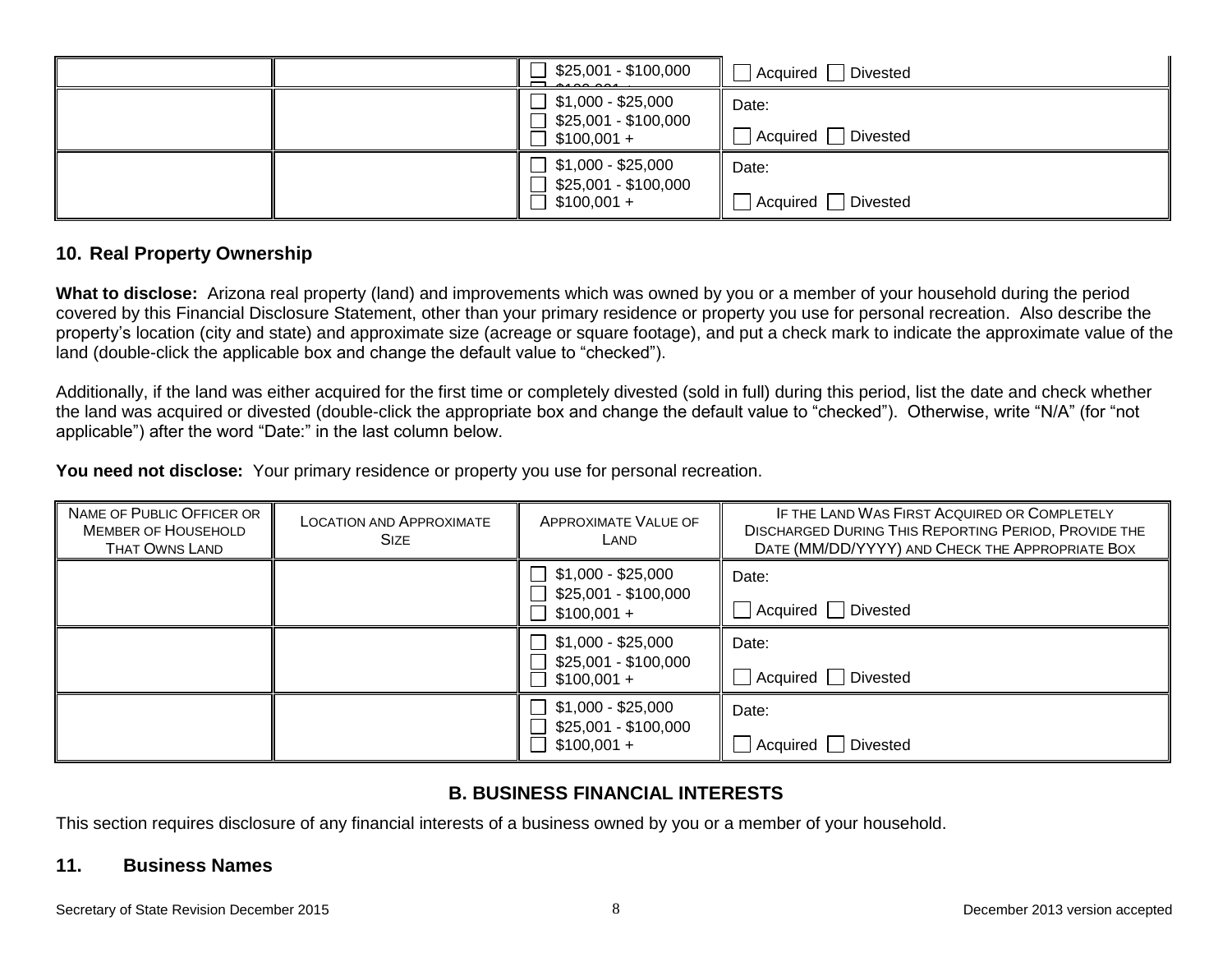**What to disclose**: The name of any business under which you or any member of your household owns or did business under (in other words, were self-employed) during the period covered by this Financial Disclosure Statement, which include corporations, limited liability companies, partnerships, sole proprietorships and any other business conducted under a trade name.

Also disclose if the named business is controlled or dependent. A business is "controlled" if you or any member of your household (individually or combined) had an ownership interest that amounts to 50% or more. A business is classified as "dependent," on the other hand, if: (1) you or any household member (individually or combined) had an ownership interest that amounts to 10% or more; *and* (2) the business received at least \$10,000 from a single source during the period covered by this Financial Disclosure Statement, which amounted to at least 50% of the business' gross income for the period.

If the business was either controlled or dependent, check whether it was controlled or dependent (double-click the appropriate box and change the default value to "checked") in the last column below. If the business was both controlled *and* dependent during the period covered by this Financial Disclosure Statement, check *both* boxes. Otherwise, leave the boxes in the last column below blank.

| NAME OF PUBLIC OFFICER OR MEMBER OF<br>HOUSEHOLD OWNING THE BUSINESS | NAME AND ADDRESS OF BUSINESS             | CHECK THE APPROPRIATE BOX IF THE BUSINESS IS "CONTROLLED"<br>BY OR "DEPENDENT" ON YOU OR A MEMBER OF YOUR HOUSEHOLD |
|----------------------------------------------------------------------|------------------------------------------|---------------------------------------------------------------------------------------------------------------------|
| J.D. Mesnard                                                         | Mesnard Enterprises, LLC<br>Chandler, AZ | $\boxtimes$ Controlled $\Box$ Dependent                                                                             |
|                                                                      |                                          | $\Box$ Controlled $\Box$ Dependent                                                                                  |
|                                                                      |                                          | Controlled Dependent                                                                                                |

**Please note**: If a business listed in the foregoing Section 11 was neither "controlled" nor "dependent" during the period covered by this Financial Disclosure Statement, you need not complete the remainder of this Financial Disclosure Statement with respect to that business. If none of the businesses listed in Section 11 were "controlled" or "dependent," you need not complete the remained of this Financial Disclosure Statement.

# **12. Controlled Business Information**

**What to disclose**: The name of each controlled business listed in Section 11 above, and the goods or services provided by the business.

If a single client or customer (person or business) accounts for more than \$10,000 *and* 25% of the business' gross income during the period covered by this Financial Disclosure Statement (a "major client"), describe what the business provided to the major client in the third column. Also, describe the major client's type of business activities in the final column (but if the major client is an individual, write "N/A" for "not applicable" in the final column).

If the business does not have a major client, write "N/A" for "not applicable" in the last two columns.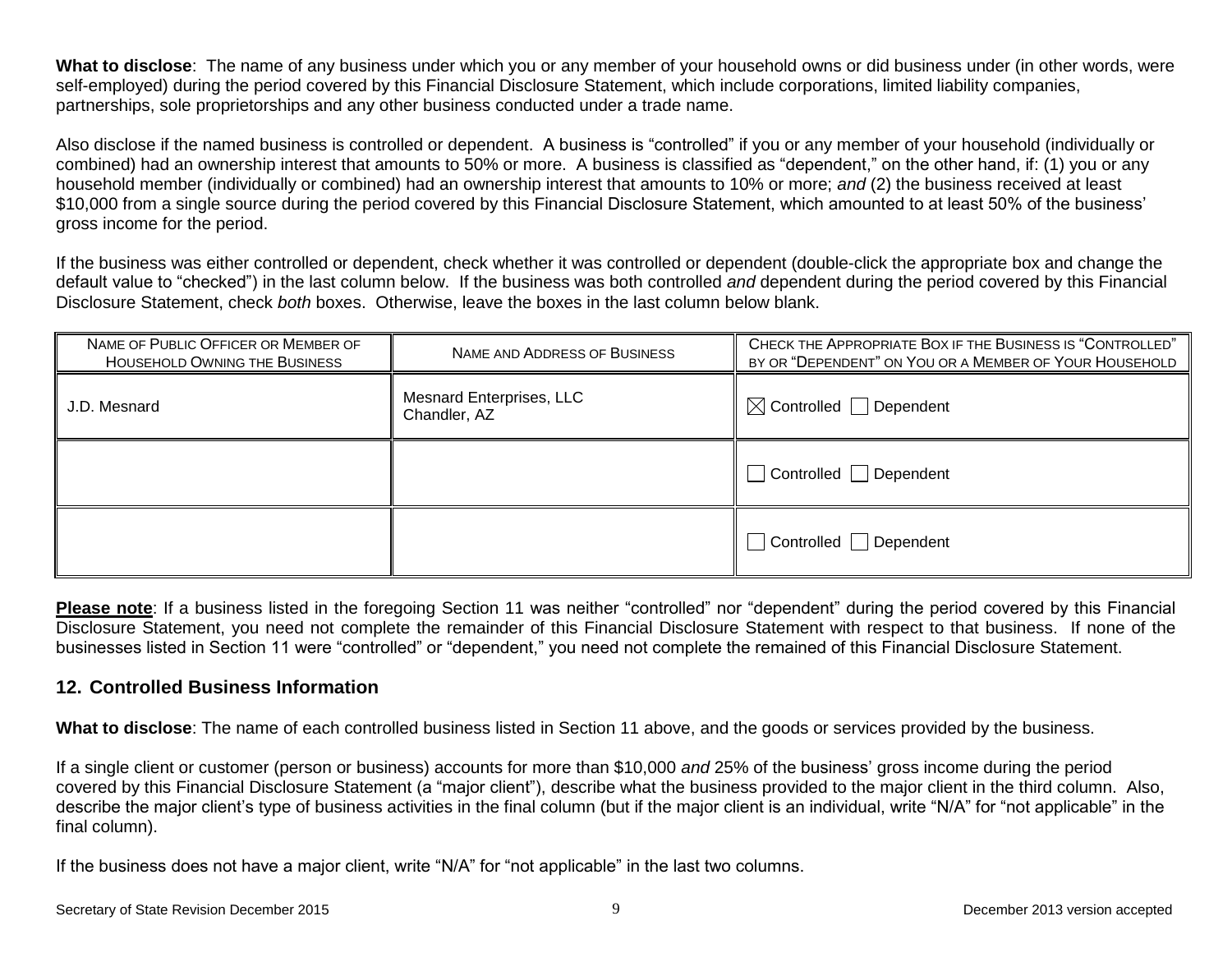You need not disclose: The name of any major client, or the activities of any major client that is a person.

| NAME OF YOUR OF YOUR HOUSEHOLD<br><b>GOODS OR SERVICES PROVIDED BY</b><br><b>MEMBER'S CONTROLLED BUSINESS</b><br>THE CONTROLLED BUSINESS |  | <b>DESCRIBE WHAT YOUR BUSINESS</b><br><b>PROVIDES TO ITS MAJOR CUSTOMER</b> | TYPE OF BUSINESS ACTIVITIES OF THE<br><b>MAJOR CUSTOMER</b> |
|------------------------------------------------------------------------------------------------------------------------------------------|--|-----------------------------------------------------------------------------|-------------------------------------------------------------|
| Investing/Consulting<br>Mesnard Enterprises, LLC                                                                                         |  | Investing/Consulting                                                        | Investing/Consulting                                        |
|                                                                                                                                          |  |                                                                             |                                                             |
|                                                                                                                                          |  |                                                                             |                                                             |
|                                                                                                                                          |  |                                                                             |                                                             |

#### **13. Dependent Business Information**

**What to disclose**: The name of each dependent business listed in Section 11 above, and the goods or services provided by the business.

If a single client or customer (person or business) accounts for more than \$10,000 *and* 25% of the business' gross income during the period covered by this Financial Disclosure Statement (a "major client"), describe what the business provided to the major client in the third column. Also, describe the major client's type of business activities in the final column (but if the major client is an individual, write "N/A" for "not applicable" in the final column).

If the business does not have a major client, write "N/A" for "not applicable" in the last two columns. Likewise, if the dependent business is also a controlled business, disclose the business only in Section 12 above and leave this section blank.

You need not disclose: The name of any major client, or the activities of any major client that is a person.

| NAME OF YOUR OF YOUR HOUSEHOLD<br>MEMBER'S DEPENDENT BUSINESS | <b>GOODS OR SERVICES PROVIDED BY</b><br>THE DEPENDENT BUSINESS | <b>DESCRIBE WHAT YOUR BUSINESS</b><br><b>PROVIDES TO ITS MAJOR CUSTOMER</b> | TYPE OF BUSINESS ACTIVITIES OF THE<br><b>MAJOR CUSTOMER</b> |
|---------------------------------------------------------------|----------------------------------------------------------------|-----------------------------------------------------------------------------|-------------------------------------------------------------|
|                                                               |                                                                |                                                                             |                                                             |
|                                                               |                                                                |                                                                             |                                                             |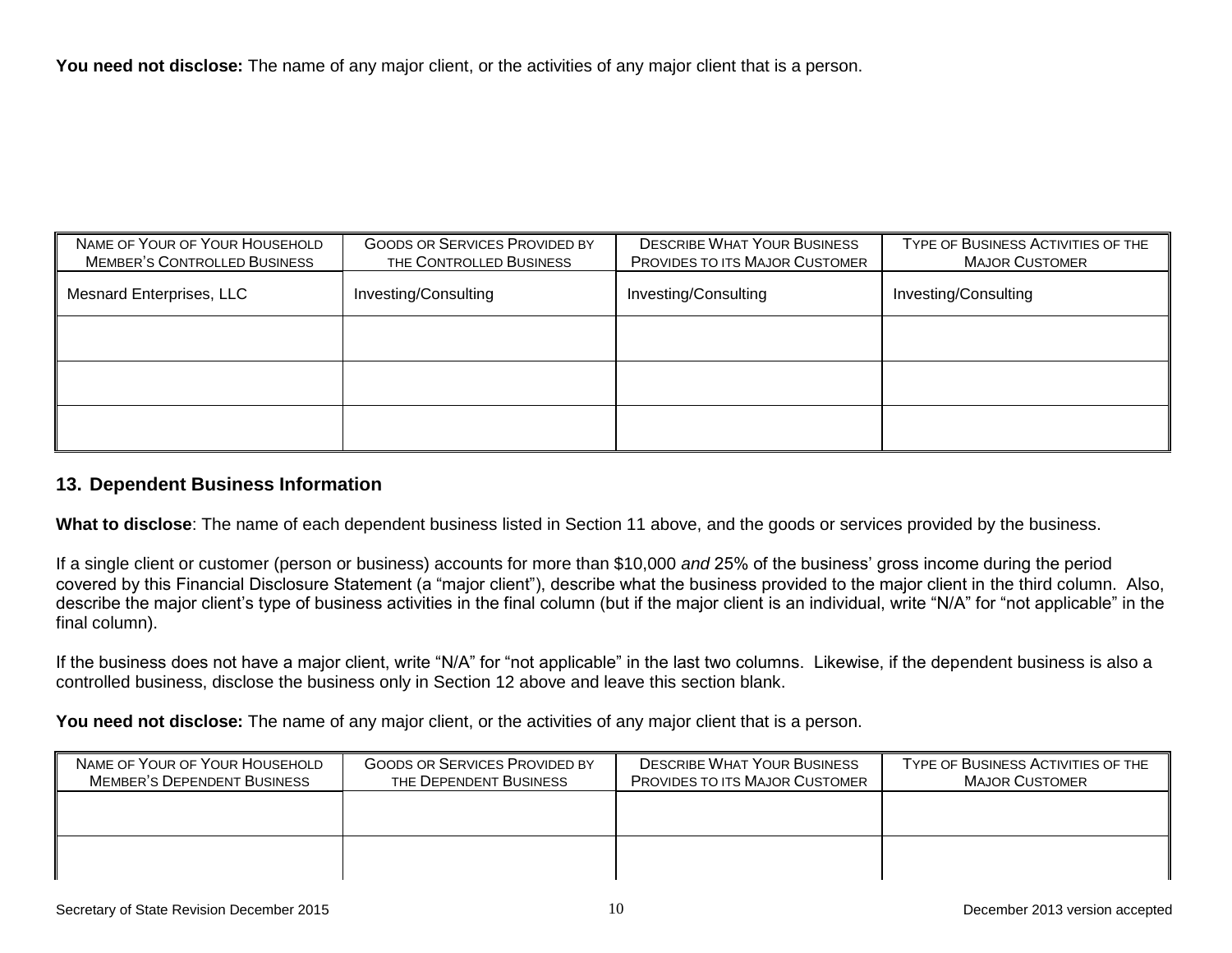# **14. Real Property Owned by a Controlled or Dependent Business**

**What to disclose:** Arizona real property (land) and improvements which was owned by a controlled or dependent business during the period covered by this Financial Disclosure Statement. Also describe the property's location (city and state) and approximate size (acreage or square footage), and put a check mark to indicate the approximate value of the land (double-click the applicable box and change the default value to "checked"). If the business is one that deals in real property and improvements, check the box that corresponds to the aggregate value of all parcels held by the business during the period covered by this Financial Disclosure Statement.

Additionally, if the land was either acquired for the first time or completely divested (sold in full) during this period, list the date and check whether the land was acquired or divested (double-click the appropriate box and change the default value to "checked"). Otherwise, write "N/A" (for "not applicable") after the word "Date:" in the last column below.

| NAME OF CONTROLLED OR<br><b>DEPENDENT BUSINESS THAT</b><br>OWNS LAND | <b>LOCATION AND APPROXIMATE</b><br><b>SIZE</b> | <b>APPROXIMATE VALUE OF</b><br>LAND                                                       | IF THE LAND WAS FIRST ACQUIRED OR COMPLETELY<br><b>DISCHARGED DURING THIS REPORTING PERIOD, PROVIDE THE</b><br>DATE (MM/DD/YYYY) AND CHECK THE APPROPRIATE BOX |
|----------------------------------------------------------------------|------------------------------------------------|-------------------------------------------------------------------------------------------|----------------------------------------------------------------------------------------------------------------------------------------------------------------|
|                                                                      |                                                | $\Box$ \$1,000 - \$25,000<br>\$25,001 - \$100,000<br>$\mathbb{R}^n$<br>$\Box$ \$100,001 + | Date:<br>Acquired   Divested                                                                                                                                   |
|                                                                      |                                                | $\Box$ \$1,000 - \$25,000<br>\$25,001 - \$100,000<br>$\perp$<br>П<br>$$100,001 +$         | Date:<br>Acquired   Divested                                                                                                                                   |
|                                                                      |                                                | $\Box$ \$1,000 - \$25,000<br>\$25,001 - \$100,000<br>$\Box$ \$100,001 +                   | Date:<br>Acquired   Divested                                                                                                                                   |

# **15. Controlled or Dependent Business' Creditors**

**What to disclose**: The name and address of each creditor to which a controlled or dependent business owed more than \$10,000, if that amount was also more than 30% of the business' total indebtedness at any time during the period covered by this Financial Disclosure Statement ("qualifying business debt").

Additionally, if the qualifying business debt was either incurred for the first time or completely discharged (paid in full) during this period, list the date

Secretary of State Revision December 2015 11 Secretary of State Revision 2013 version accepted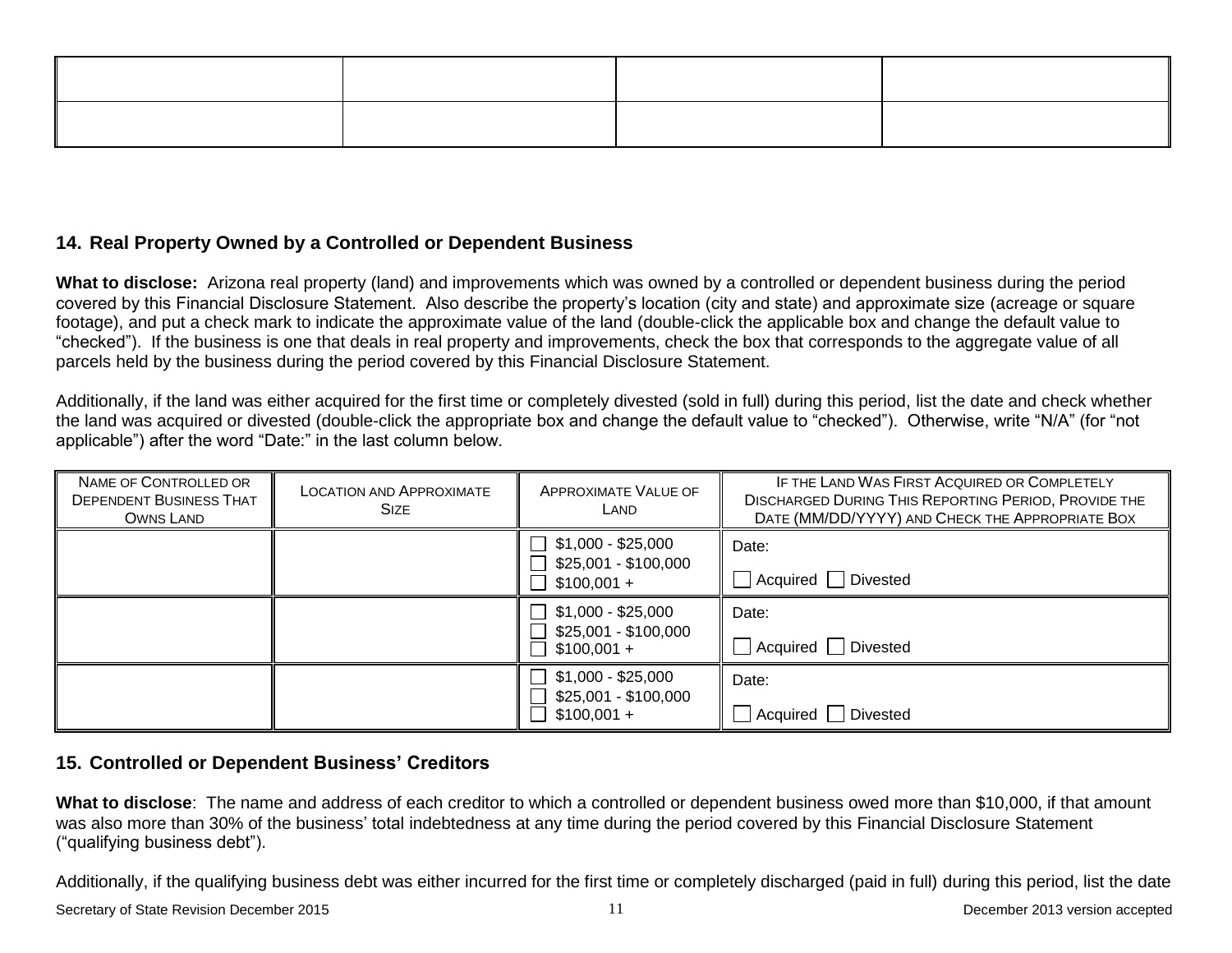and check whether it was incurred or discharged (double-click the box and change the default value to "checked"). Otherwise, write "N/A" (for "not applicable") after the word "Date:" in the last column below.

You need not disclose: Debts owed by a business other than a controlled or dependent business.

| NAME OF CONTROLLED OR DEPENDENT<br><b>BUSINESS OWING THE QUALIFYING DEBT</b> | NAME AND ADDRESS OF CREDITOR (OR PERSON<br>TO WHOM PAYMENTS ARE MADE) | IF THE DEBT WAS FIRST INCURRED OR COMPLETELY<br><b>DISCHARGED DURING THIS REPORTING PERIOD, PROVIDE THE</b><br>DATE (MM/DD/YYYY) AND CHECK THE APPROPRIATE BOX |
|------------------------------------------------------------------------------|-----------------------------------------------------------------------|----------------------------------------------------------------------------------------------------------------------------------------------------------------|
|                                                                              |                                                                       | Date:                                                                                                                                                          |
|                                                                              |                                                                       | Incurred Discharged                                                                                                                                            |
|                                                                              |                                                                       | Date:                                                                                                                                                          |
|                                                                              |                                                                       | □ Incurred □ Discharged                                                                                                                                        |
|                                                                              |                                                                       | Date:                                                                                                                                                          |
|                                                                              |                                                                       | □ Incurred □ Discharged                                                                                                                                        |

# **16. Controlled or Dependent Business' Debtors**

**What to disclose**: The name of each debtor who owed at least \$10,000 to a controlled or dependent business, if that amount was also more than 30% of the total indebtedness owed to the controlled or dependent business at any time during the period covered by this Financial Disclosure Statement ("qualifying business debt"). Also disclose the approximate value of the debt by financial category (double-click the applicable box and change the default value to "checked").

Additionally, if the qualifying business debt was either incurred for the first time or completely discharged (paid in full) during this period, list the date and check whether it was incurred or discharged (double-click the box and change the default value to "checked"). Otherwise, write "N/A" (for "not applicable") after the word "Date:" in the last column below.

**You need not disclose:** Debts owed to a business other than a controlled or dependent business.

| NAME OF PUBLIC OFFICER OR<br>MEMBER OF HOUSEHOLD<br><b>OWED THE DEBT</b> | NAME OF DEBTOR | APPROXIMATE VALUE OF<br>Dевт | IF THE DEBT WAS FIRST INCURRED OR COMPLETELY DISCHARGED<br>DURING THIS REPORTING PERIOD, PROVIDE THE DATE<br>(MM/DD/YYYY) AND CHECK THE APPROPRIATE BOX |
|--------------------------------------------------------------------------|----------------|------------------------------|---------------------------------------------------------------------------------------------------------------------------------------------------------|
|                                                                          |                | $\Box$ \$1,000 - \$25,000    | Date:                                                                                                                                                   |